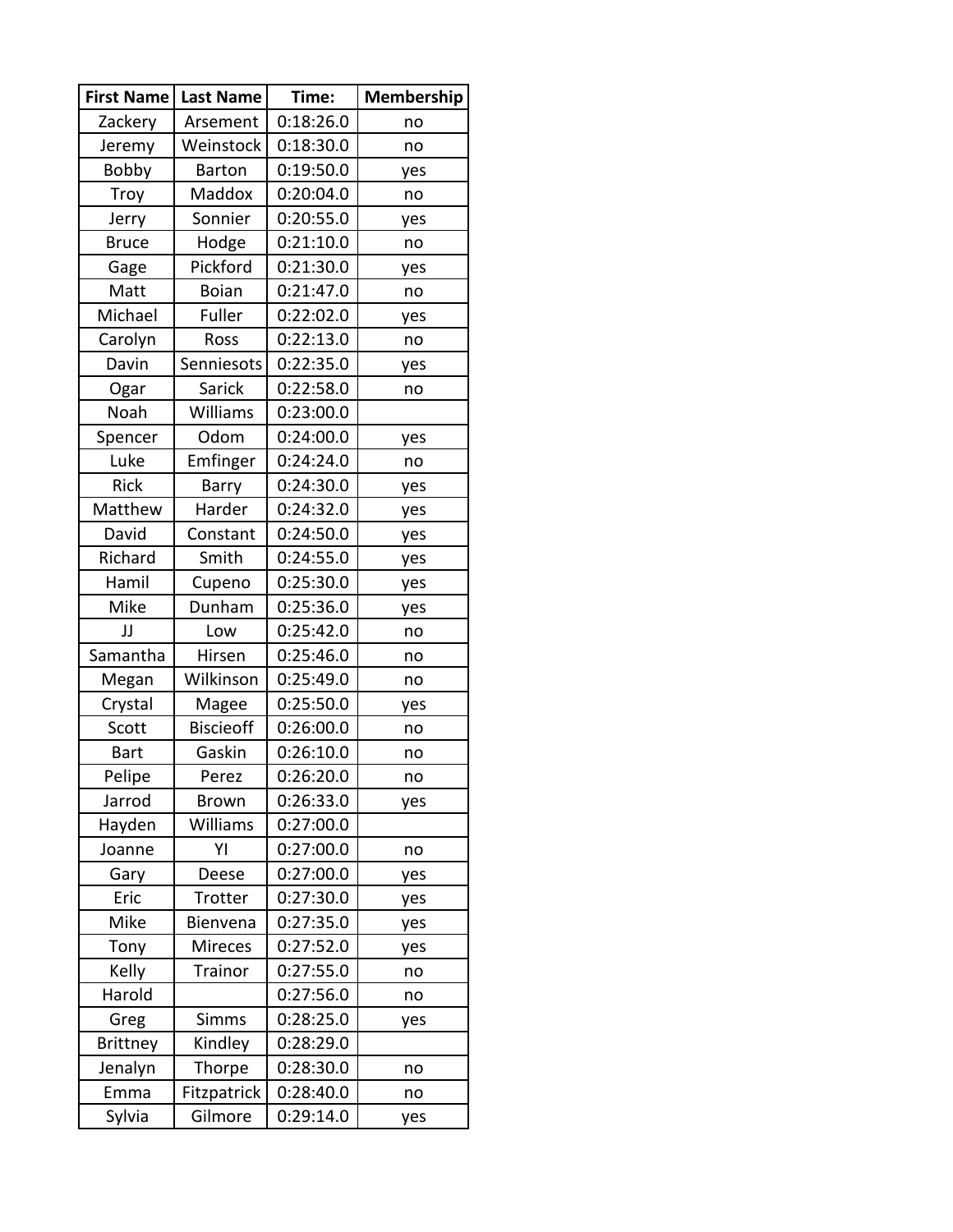| Kristen         | Williams      | 0:29:30.0 |     |
|-----------------|---------------|-----------|-----|
| Zachery         | Defancis      | 0:29:30.0 | no  |
| Jose            | Candales      | 0:29:31.0 | no  |
| Tyler           | Crawford      | 0:29:55.0 | no  |
| Bethany         | Rench         | 0:30:00.0 | yes |
| Marren          | Crawford      | 0:30:30.0 | no  |
| Justin          | Powell        | 0:30:49.0 | no  |
| Raul            | Diaz          | 0:31:00.0 | no  |
| Kristi          | Sonnier       | 0:31:00.0 | yes |
| Billy           | Cupero        | 0:31:21.0 | yes |
| Preston         | Sanchez       | 0:31:29.0 |     |
| Nicole          | Wilkinson     | 0:31:46.0 |     |
| Meg             | <b>Brown</b>  | 0:32:12.0 | yes |
| Azatiany        | Trotter       | 0:32:20.0 | yes |
| S               | Look          | 0:32:23.0 | no  |
| Eister          | Carlock       | 0:32:23.0 | no  |
| Emery           | Carlock       | 0:32:23.0 | no  |
| Andy            | Kuran         | 0:33:00.0 | yes |
| Roberto         | Diaz          | 0:33:05.0 | yes |
| Derrick         | Newmann       | 0:33:25.0 | no  |
| Misty           | Sonnier       | 0:33:30.0 | no  |
| <b>Brandon</b>  | Mathews       | 0:34:10.0 | no  |
| Irma            | Matehuala     | 0:35:00.0 | no  |
| Olivia          | Velazquez     | 0:35:00.0 |     |
| Angela          | Hemmings      | 0:35:02.0 | no  |
| Gini            | <b>Barton</b> | 0:35:02.0 | no  |
| James           | Mumford       | 0:36:21.0 | no  |
| Larry           | McPhillip     | 0:36:30.0 | yes |
| Mattie          | Jordan        | 0:36:30.0 | yes |
| David           | Fuller        | 0:39:14.0 | no  |
| Woody           | <b>Barton</b> | 0:39:17.0 | no  |
| Ofelia          | Hernandez     | 0:40:08.0 |     |
| <b>Brittany</b> | Morey         | 0:41:00.0 | yes |
| Tim             | Hamilton      | 0:41:00.0 |     |
| Louellen        | Fuller        | 0:41:33.0 | no  |
| Carol           | Parker        | 0:41:59.0 | no  |
| Romeo           | Matehugia     | 0:43:00.0 |     |
| Marianna        | Matchuala     | 0:43:00.0 | no  |
| Nina            | Victorez      | 0:45:00.0 | yes |
| Nora            | Crawford      | 0:50:45.0 |     |
| Shari           | Hardin        | 0:51:38.0 | no  |
| Glen            | Melanson      | 0:53:04.0 | no  |
| Laurine         | Η             | 0:54:15.0 | yes |